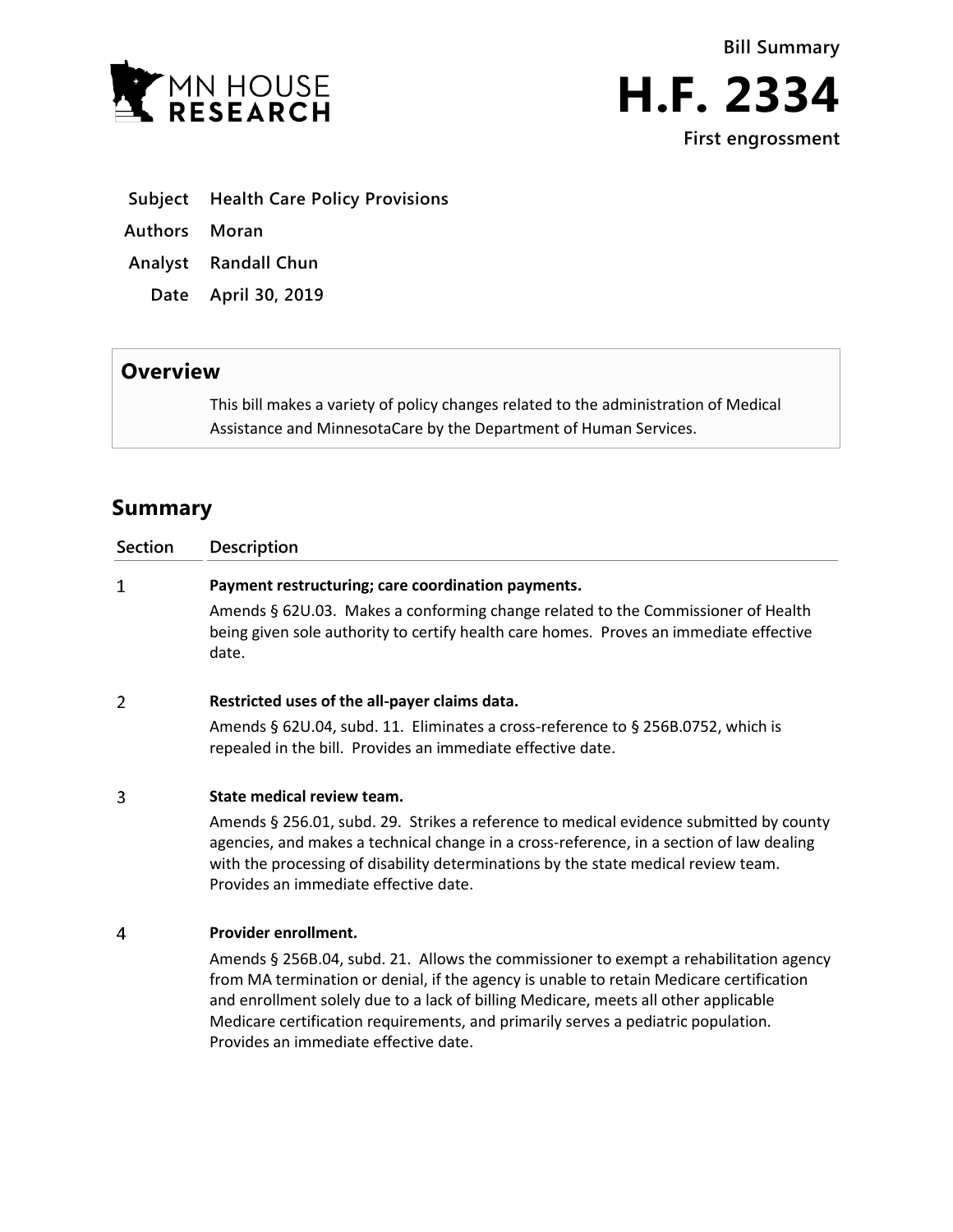### **Section Description**

#### 5 **Income and assets generally.**

Amends § 256B.056, subd. 1a. Requires individual income under the modified adjusted gross income (MAGI) methodology to be used to determine eligibility for the 12-month eligibility period, and based on predicted income if month-by-month income is expected to vary. Also updates a reference to federal law. Provides an immediate effective date.

#### 6 **Income.**

Amends § 256B.056, subd. 4. Strikes obsolete language related to the transition to MA eligibility and the use of MAGI under MA. Provides an immediate effective date.

#### 7 **Period of eligibility.**

Amends § 256B.056, subd. 7. Provides retroactive eligibility for persons on an insurance affordability program who report a change that makes them eligible for MA. Eligibility is available for the month in which the change is reported and for the three prior months, if the person was eligible in those months. Provides an immediate effective date.

#### 8 **Periodic renewal of eligibility.**

Amends § 256B.056, subd. 7a. Provides that persons eligible for MA under a spend-down are subject to a review of income every six months (currently law refers to eligibility renewal every six months). Provides an immediate effective date.

#### 9 **Eligibility verification.**

Amends § 256B.056, subd. 10. Requires persons applying for or receiving MA on the basis of being elderly, blind, or having a disability, or under any other eligibility category subject to an asset test, to authorize the commissioner to obtain information from financial institutions to identify unreported assets. The commissioner may determine persons refusing or revoking an authorization to be ineligible. States that an authorization meets the requirements of the federal Right to Financial Privacy Act and does not need to be provided to the financial institution. Requires county and tribal agencies to comply with standards established by the commissioner for appropriate use of the asset verification system specified in § 256.01, subd. 18f. States that the section is effective upon implementation of § 256.01, subd. 18f.

#### 10 **Periodic data matching.**

Amends § 256B.0561, subd. 2. States that an MA recipient terminated from the program as a result of periodic data matching may be eligible for MA no earlier than the first day of the month in which the recipient provides information that demonstrates eligibility. Also strikes an obsolete date. Provides an immediate effective date.

#### 11 **Infants and pregnant women.**

Amends § 256B.057, subd. 1. Updates the MA income standards specified in law for infants under age two from 275 percent to 283 percent of FPG, and for pregnant women from 275 percent to 278 percent of FPG. The income standards for these groups had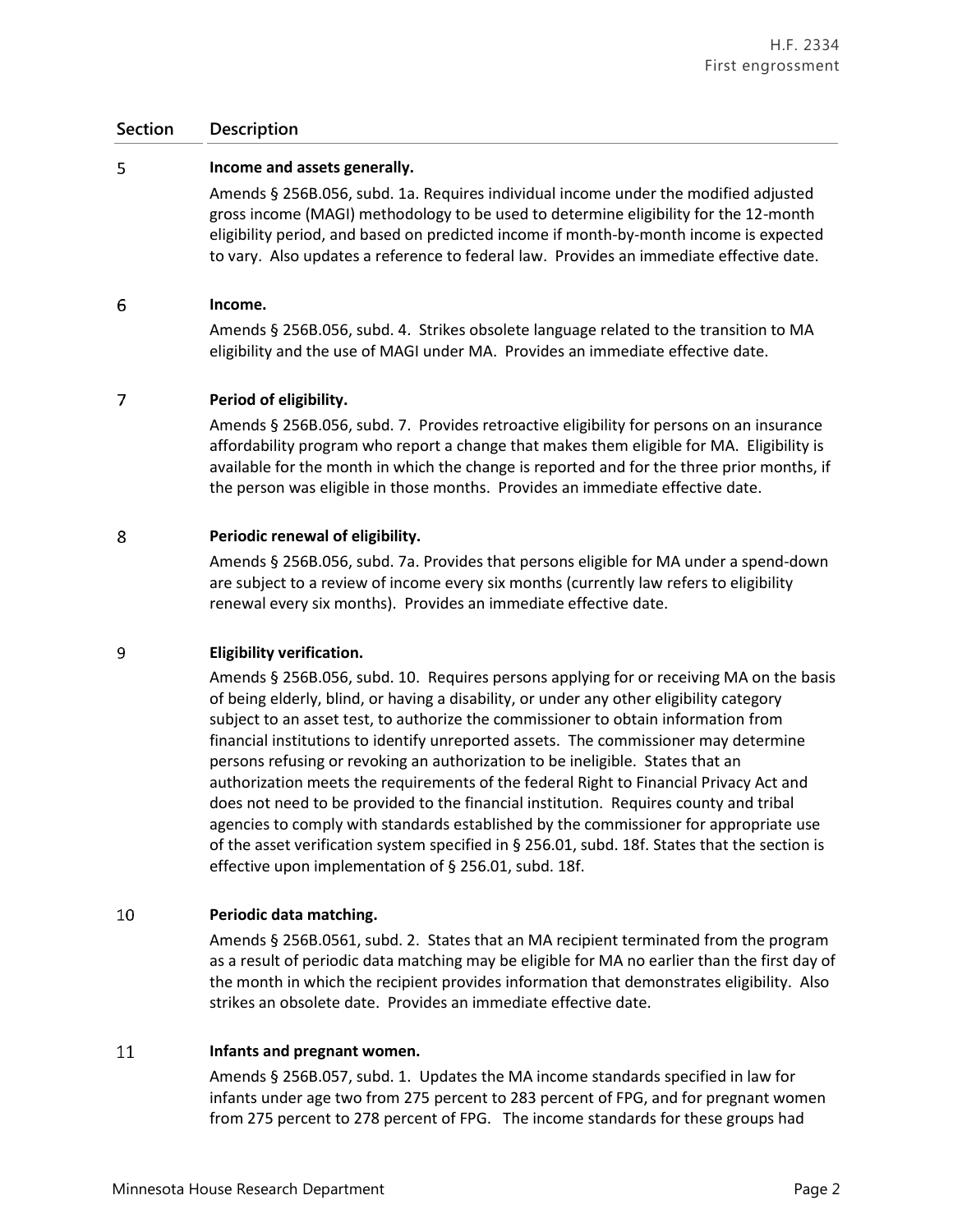### **Section Description**

been increased on January 1, 2014, as part of the conversion to the new MAGI income standard and these higher standards are currently in use; this section updates the references in law. The section also states that program costs for children with incomes above 275 percent but not exceeding 283 percent of FPG may be paid for under the federal Children's Health Insurance Program; this has been existing practice. Provides an immediate effective date.

#### 12 **Reasonable expenses.**

Amends § 256B.0575, subd. 2. Excludes private room fees incurred by an assisted living client from the definition of reasonable expenses for medical or remedial care that can be subtracted from the income of an institutionalized person. States that the section is effective August 1, 2019, or upon federal approval, whichever is later.

#### 13 **Inpatient hospital services.**

Amends § 256B.0625, subd. 1. Requires inpatient hospital services under MA to be performed by hospitals that are Medicare certified for the services performed. Strikes language related to obtaining second medical opinions prior to reimbursement for certain elective surgeries. Provides an immediate effective date.

#### 14 **Organ and tissue transplants.**

Amends § 256B.0625, subd. 27. Removes the requirement that all organ transplants under MA be performed at transplant centers meeting united network for organ sharing criteria or at Medicare approved transplant centers. Provides an immediate effective date.

#### 15 **Health care homes.**

Amends § 256B.0751. Places health care homes under the oversight of the commissioner of health, rather than as in current law under the oversight of the commissioners of health and human services. Also makes related changes and strikes obsolete language. Provides an immediate effective date.

#### 16 **Development.**

Amends § 256B.0753, subd. 1. Strikes obsolete language related to the development of a payment system for care coordination. Provides an immediate effective date.

#### 17 **Definitions.**

Amends § 256B.0753, by adding subd. 1a. Applies the definitions in § 256B.0751, subd. 1 (general requirements for health care homes) to the section of law that establishes care coordination payments for health care homes. Provides an immediate effective date.